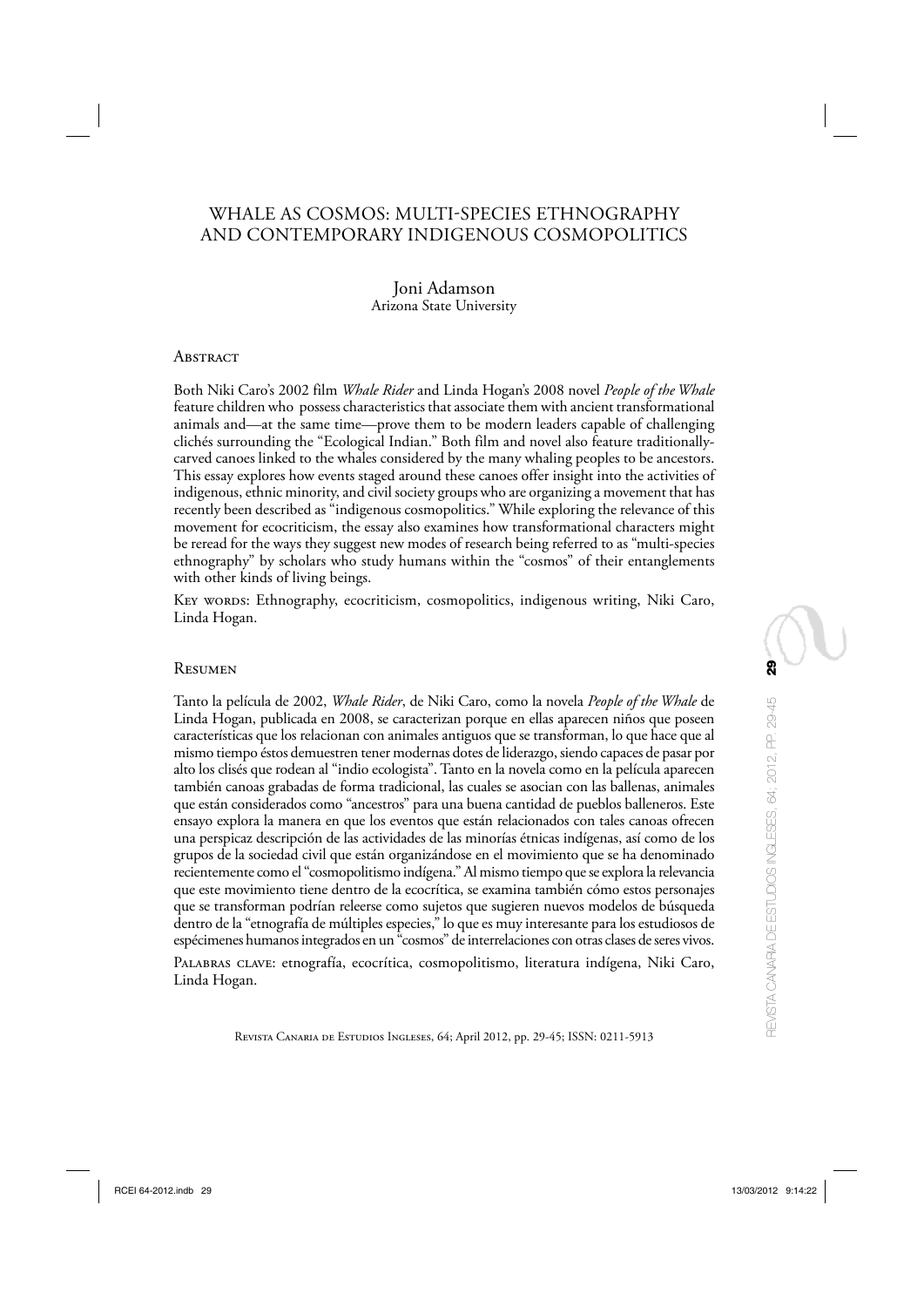He would watch [the whale], its great shining side, the eye with its old intelligence, the gentleness of it in the body covered with barnacle life and sea creatures. It was loved by his people. It was a planet. Linda Hogan (267)

Both Niki Caro's 2002 film, *Whale Rider*, and Linda Hogan's 2008 novel, *People of the Whale,* feature children chosen by their whaling communities to carry the traditions of their peoples into the future. Both children are linked to canoes associated with the whales considered by many indigenous whaling peoples to be not only companion species but ancestors. In a pivotal scene in Caro's film, twelve year-old Paikea Apirana recites the same family genealogy that is carved into the hull of an unfinished canoe that sits behind her house. "I come from a long line of chiefs stretching all the way back to the original whale rider, also named 'Paikea, '" she declares. According to Maori oral tradition, Paikea rode on the back of a whale from Hawaki (Hawai'i) to Aotearoa (New Zealand) (Cawthorn 1-2). There, he established the Ngati Porou, a sub-group of the Maori who still live in Whangara, a small village on the northeast side of New Zealand's North Island. This is the village where Caro sets the film.

In an authoritative reading of Whiti Itimaera acclaimed 1987 *The Whale Rider*, the novel Caro adapts for her screenplay, Chadwick Allen writes that for the Maori, "whakapapa," or genealogy, is the preeminent form of Maori scholarship and covers the descent of all living things from the gods to the present time (Allen 131). The "relationships encoded in whakapapa serve as a primary terminology—a system of names and a set or coordinates—for the analysis of one's rightful place in the universe" (Allen 131). In each Maori sub-group, "certain members will be selected when they are children to be trained as experts in the genealogy" of the tribe, the cosmos, the gods, the primal genealogies of humankind, and the waka (canoes) that carried the ancestors to Aotearoa (Allen 131). Thus, standing on the stage of her village meeting house, "Pai's" recitation of her whakapapa shows her to be the expert who will carry Ngati Porou knowledge of Maori "spiritual relationships with the earth and cosmo" into the future (Allen 209).

In *People of the Whale*, Chickasaw writer Linda Hogan also puts a child expert at the center of her story of a North American coastal whaling people she calls the "A'atsika." Hogan's novel fictionalizes the controversy set off when the Makah of Washington State hunted and killed a gray whale in 1999. A small tribe of only 2000 people, the Makah were thrust into the harsh glare of the global spotlight when they approached the International Whaling Commission (IWC) for permission to resume hunting whales. During the media frenzy surrounding the hunt, arguments both pro and con pitted members of the Makah tribe, and other coastal whaling peoples around the world, dualistically against environmentalists and reporters who accused them of being "Ecological Indians." This term, coined in anthropologist Shepherd Krech's *The Ecological Indian* in 1999, has come to be associated with the notion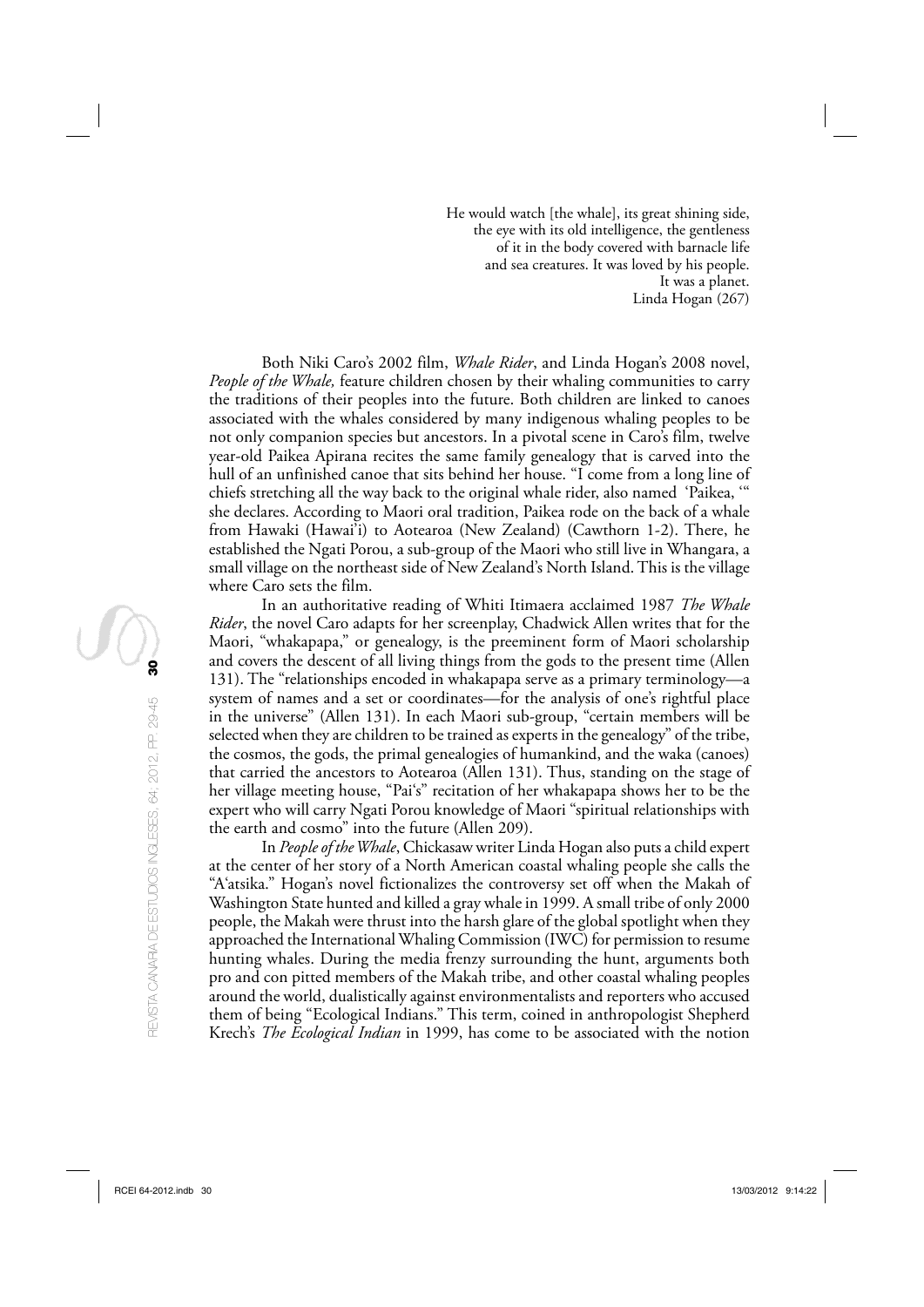that neither contemporary indigenous groups and nations nor their ancestors were as ecologically sensitive as stereotypes about "people close to nature" have implied.

Major 21st-century field studies of ecocriticism problematize the notion that pre-modern cultures lived in perpetual harmony with nature (Garrard 120-1, 133; Buell 23). To question this notion, both Garrard and Buell reference Krech's work which was groundbreaking and controversial for examining evidence that not all North American Indian tribes hunted animals such as the buffalo "sustainably," as that term has come to be used in modern contexts. Krech concludes that the dominant image of the Indian in nature is based on assumptions that take for granted that each indigenous person "understands the systemic consequences of his actions, feels deep sympathy with all living forms, and takes steps to conserve so that the earth's harmonies are never imbalanced and resources never in doubt" (Krech 21). He then analyzes evidence that both supports and confronts the image of the "Ecological Indian" thriving in "public culture" today (213). Krech's conclusions about the mixed and contradictory anthropological record has been used by some scholars to imply that species extinctions have not entirely been the fault of Europeans and therefore indigenous peoples should not be held up as models of ecological awareness. However, Krech himself concludes that while not all indigenous groups could be said to be "conservationist," many "clearly possessed vast knowledge of their environment" and "understood relationships among living things in the environment" (Krech 103, 212).

Greg Garrard's use of Krech's research is notable for picking up on the finer points of the argument. In *Ecocriticism*, he argues that the relationship between Europeans and Americans was based "on destruction and consumption of forests and wildlife so astonishingly voracious that, in places, it amounted to an 'ecocidal' campaign to exhaust and refashion whole habitats" (123). Garrard emphasizes Krech's most salient point which is that indigenous resistance movements (from the occupation of Alcatraz Island in the 1970s forward) employ tropes of ecological indigeneity as they organize to resist land appropriation and ecological degradation (Krech 20). This argument is essential for ecocritics to understand, Garrard concludes, since contemporary indigenous writers continue to employ images of the Ecological Indian in strategic ways that provide "some Indians with a source of pride and aspiration for themselves and their societies" (125).

Hogan's novel challenges simplistic arguments about the Ecological Indian by setting her story in a modern context and placing a young indigenous man, Marco, in the lead canoe paddling out to the ocean in search of a whale. The grandson of the A'atsika people's most famous whaler, Marco is born with webbed feet and able to dive in the ocean for long periods of time, suggesting that he is the "incarnation of an ancestor" (Hogan 38). In the context of the oral traditions of many North American indigenous cultures, Hogan's description of Marco implies that he is a transformational being about to take the shape of human or whale. As I explain in an earlier article, transformational characters depicted in indigenous oral traditions, whether human or animal in form or name, are considered to be supernatural but *not* impersonal, universal beings. Instead, they are thought of as supernatural personal beings who are able to transform themselves into other forms for the purpose of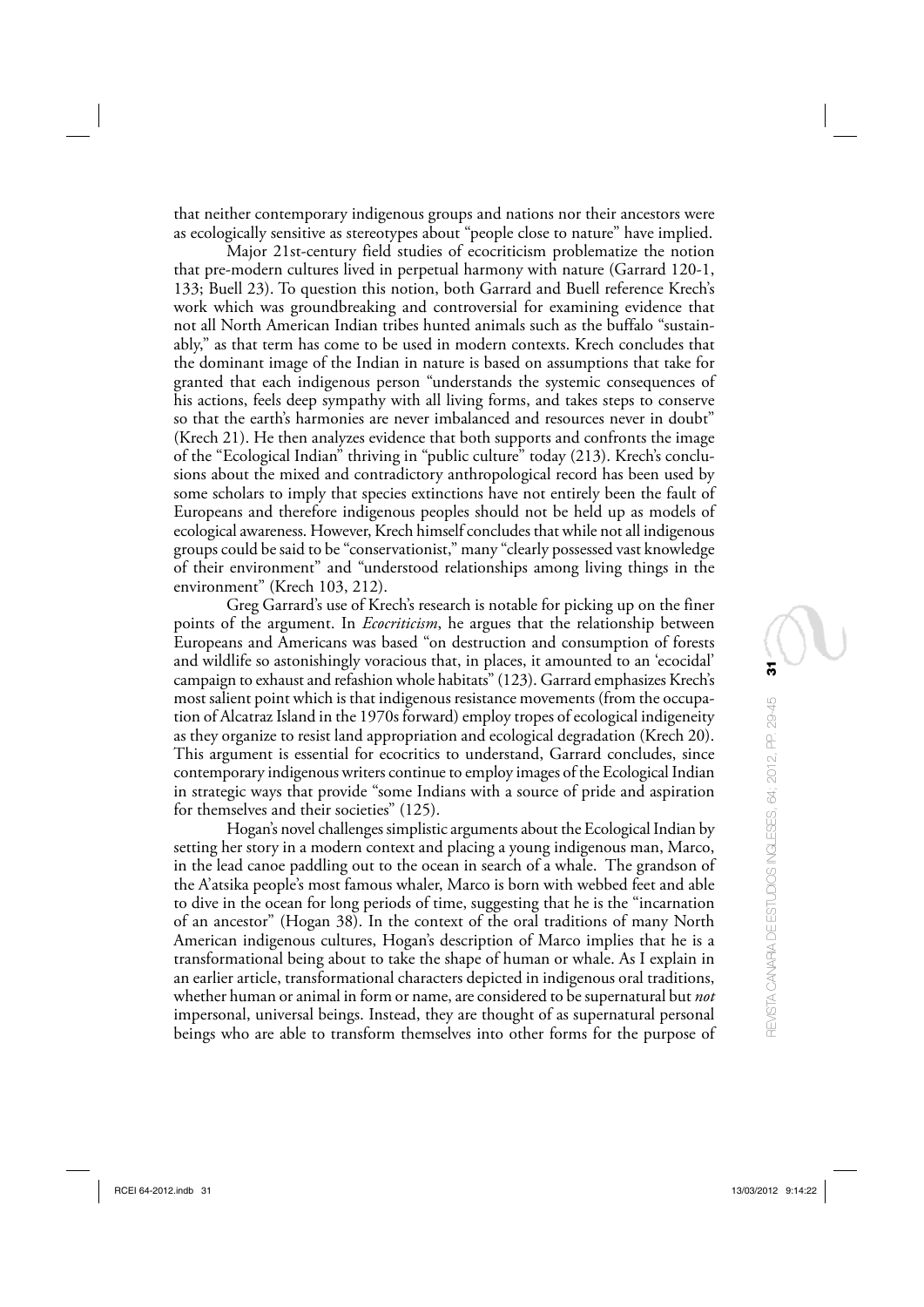interacting with humans (Adamson, "Why" 41, n. 11). Recognizing Marco as one of these special beings, A'atsika elders teach him traditional whaling practices and place emphasis on how to paddle a traditional cedar canoe. Hogan also writes that before the whale hunt, few A'atsika men know how to paddle a canoe, so it falls to Marco to teach them proper techniques (87).

In Caro's film, Paikea, or "Pai," is also linked to a traditional fishing and whaling vessel, or "waka" that sits, unfinished, behind her house.1 The novel on which the film is based, Witi Ihimaera's *The Whale Rider*, does not focus on a waka. However, when Ihimaera, who acted as Executive Producer for the film, came together with Caro to collaborate on *Whale Rider*, the canoe became central (See *Te Waka* and *Behind the Scenes* . The choice to feature a waka so prominently can be explained, as I will discuss at more length below, by the fact that "paddling" or the rowing of traditional canoes, is an activity increasingly associated with a loosely networked global indigenous rights movement that is seeking legal and political protections not only for humans but for ecosystems and the interrelated species upon which they depend for survival.

Focus on the waka also allows Caro to transform Ihimaera's novel into a 100 minute film that concisely conveys a concept, linked to Maori activism, that Chadwick Allen describes as "building the ancestor." Contemporary Maori, explains Allen, continue to carve elaborate meeting houses in their villages which are considered the "body of the ancestor" (134). This is the reason why the meeting house where Pai gives her genealogical recitation has a wooden carving of the first Paikea sitting over its entrance. Inside these elaborately carved meeting houses, figures of the gods of the Maori cosmos can be read as if they were an ethnography of the Maori cosmos (Allen 125, 134). The "events" that take place in Maori meeting houses—school plays, traveling art exhibits, or protest marches—are often dramatically "staged" in ways that allow Maori groups to draw connections between local land claims and struggles for environmental justice and "a burgeoning international indigenous rights movement" (Allen 7). This movement, as I argue in American *Indian Literature*, began centuries ago, with the first indigenous uprising and slave revolts (Adamson 29, 47). More recently, this movement has created what Allen describes as the collective notion of "indigenous people" without privileging any particular indigenous group. The documents and international meetings emerging out of the movement, Allen observes, might be described as "autoethnographic," meaning that they often "negotiate a single narrative out of the worldviews, memories, and aspirations of disparate indigenous cultures while also constructing a dialogue between indigenous and nonindigenous understanding of indigenous experience" (Allen 209). These forms and forums participate in "a number of distinct meaning systems simultaneously—those of North American First Nations and American Indians, the Maori, the Sami, the Aboriginal peoples, *and* Western culture" (Allen 208).

<sup>&</sup>lt;sup>1</sup> For more on how a waka is built for the film, see *Te Waka: Building the Canoe*, a special feature documentary included with the *Whale Rider*. DVD.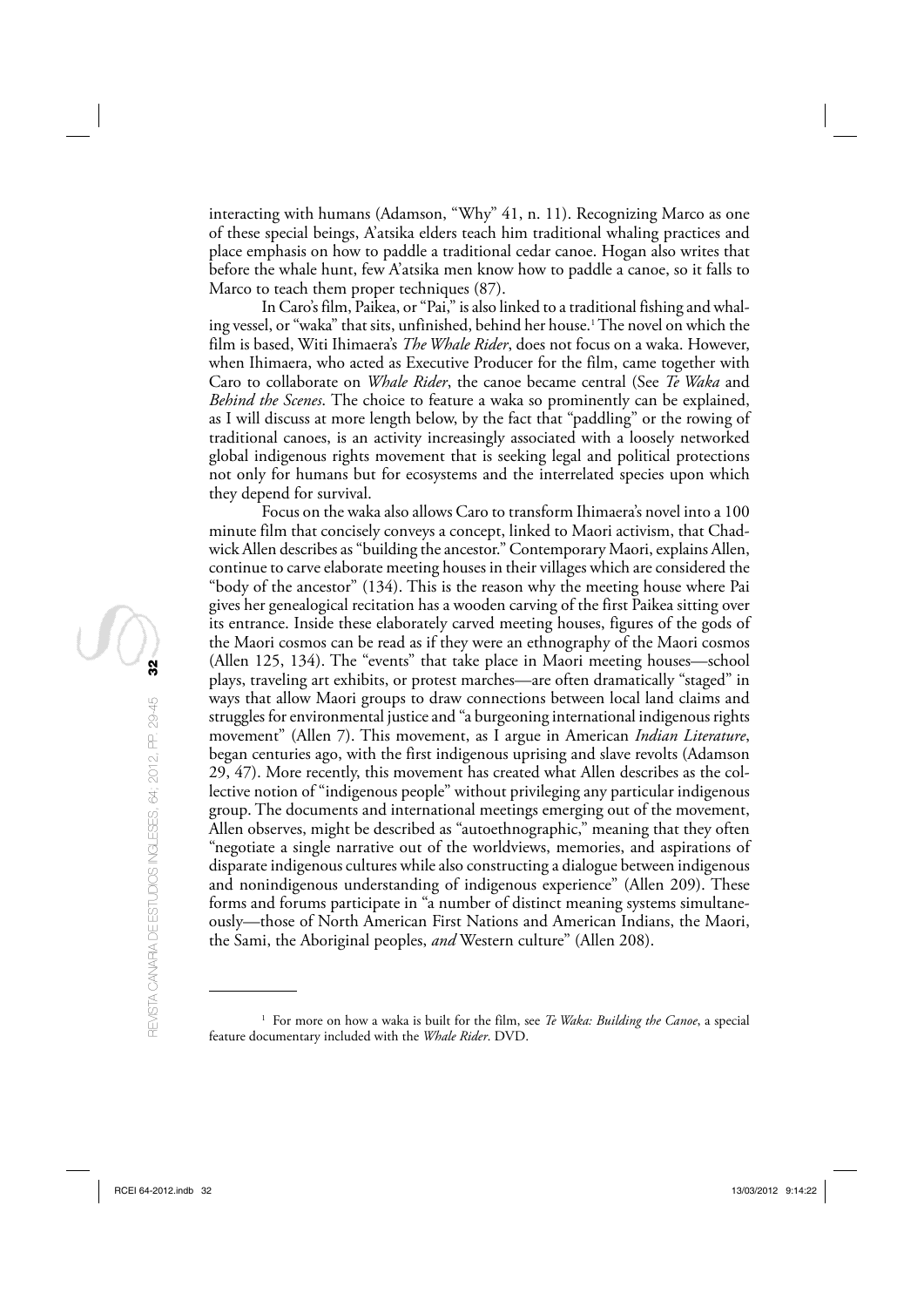As I will argue below, the collaborative construction of a waka by Maori wood carvers and Hollywood production crew members, and the launching of the finished canoe at the end of the Caro's film, can be seen as an "event" that offers insight into the "autoethnographic" activities of indigenous and ethnic minority groups organizing a movement that is lately being described as "indigenous cosmopolitics."2 Hogan also associates her novel with this movement by featuring indigenous Northwest American "paddlers and "paddling Nations" that represent the ways in which whaling cultures are revisioning their relationship to the whale and to the planet (Hogan 303, 267). This essay will examine how notions of "cosmos" are represented in Caro's film and Hogan's novel by transformational characters and explore the relevance for ecocriticism of a cosmopolitical movement that is being articulated in "autoethnographic" legal instruments and documents such as the 2007 United Nations Declaration on the Rights of Indigenous Peoples (UNDRIP) and the 2010 Universal Declaration on the Rights of Mother Earth (UDRME). UDRME, for example, claims for indigenous peoples "a cosmic spirituality linked to nature thousands of years in the making" (See Preamble). This will allow me to explore how Caro and Hogan defy simplistic conclusions about the trope of "the Ecological Indian" and offer, instead, interesting characters and scenarios that can be used to illustrate a new mode of research being referred to as "multi-species ethnography."

## FROM ANIMALS THAT ARE "GOOD TO THINK" TO SPECIES THAT ARE "GOOD TO LIVE WITH"

In a recent essay, Jonathan Steinwand examines what he terms the "cetacean turn" in environmentalist iconography as it is exemplified by indigenous-authored novels about human relationships to whales (182). Reading Ihimaera's novel, *The Whale Rider*, and Hogan's novel, *People of the Whale*, Steinwand observes that both whales and indigenous peoples are depicted as compelling figures because of their "liminality and ambiguity." While whales constantly negotiate the boundaries between the worlds of air and water, modern indigenous and marginalized ethnic groups of people are "liminal figures negotiating the boundaries of the dominant 'civilization' and wild nature, of traditional premodern and postmodern late capitalist lifestyles" (184). Steinwand's argument builds on Lawrence Buell's analysis in *Writing for an Endangered World* of the relationship between whales and indigenous peoples in contemporary environmentalist iconography. From the publication of Herman Melville's *Moby Dick* in 1850 to the present, creative writers have been expanding modern imagination around whales as charismatic megafauna while environmentalists hope concern for these animals will move people to care not only for whales,

<sup>2</sup> I focus on Caro's film rather than Ihimaera's novel because of its focus on the waka and its association with Maori activist events that represent the "building of the ancestor."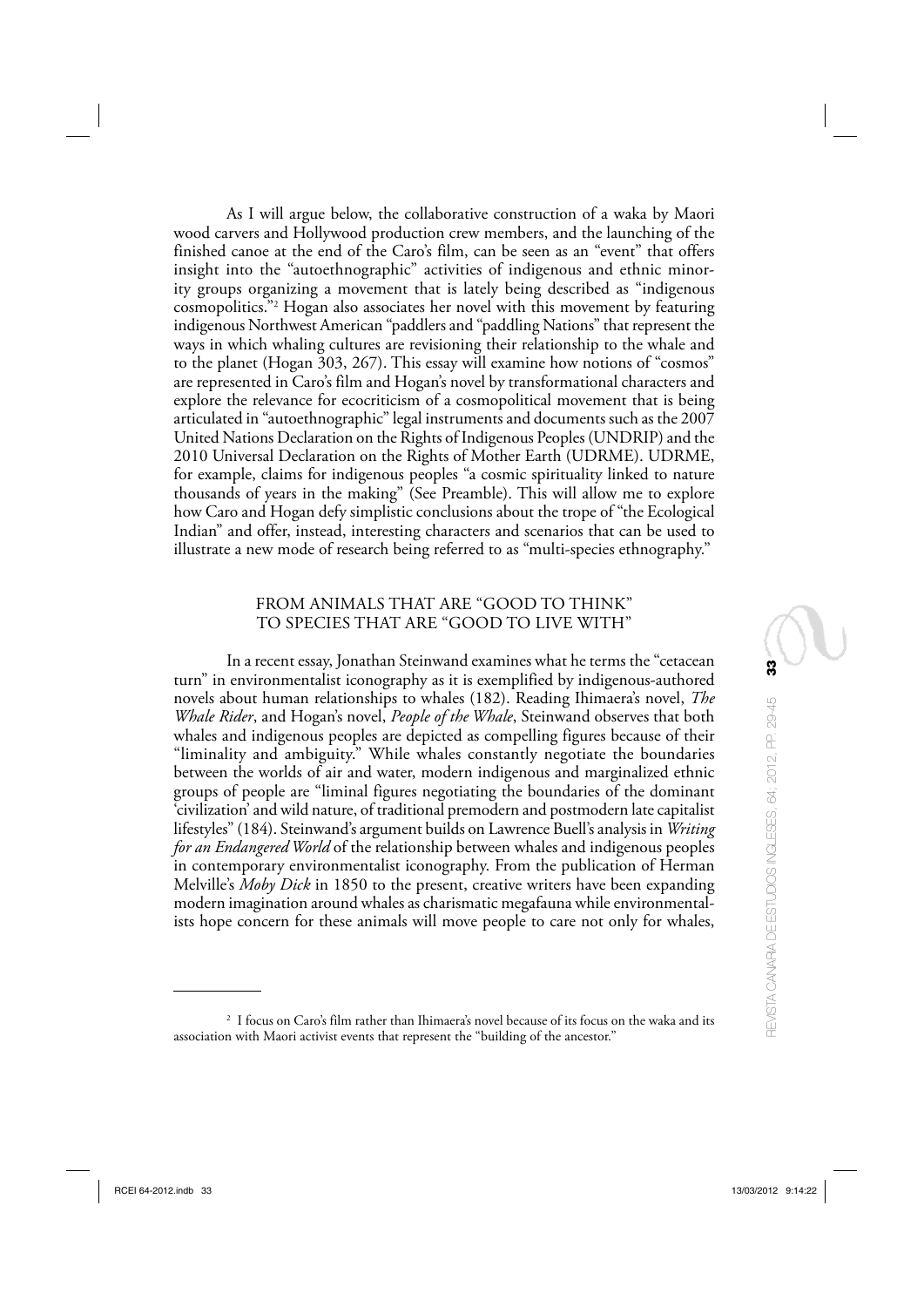but for ecosystems and other species threatened by pollution, overfishing, and a warming ocean (Buell 201-2).

But more intriguing for the purposes of this essay, *Moby Dick* points towards a mode of research that Buell terms "comparative ethnology." As illustration, Buell analyzes Ishmael as a literate "outsider" traveling on the Pequod, the notorious industrial whaling ship pursuing the famous White Whale. Ishmael fashions a mental space in which whaling reduces the humanity of people and "whale-beholding" ennobles whales and impels humans to imagine "people and whales as semi-interchangeable" (Buell 212). The "species boundary is perpetually being blurred, and the reader pulled back and forth across it" with dozens of playful personifications, including whales with brows, whales who carry on like "colleagians," whales who care for their young and for each other, etc. (Buell 207-08). Ishmael, then, is "a lens through which humans and sea creatures become coordinated into an informal comparative ethnology" (Buell 212).

"Comparative ethnology" might also be an apt phrase for describing the work that transformational characters perform in Caro's film and Hogan's novel. As anthropologist Claude Lévi-Strauss articulated it, the oral traditions of various indigenous cultures include animals capable of transforming into other shapes not because they are "good to eat" or "good to prohibit" but because they are "good to think" (Adamson, "Why" 35-36). When included in contemporary indigenous literature, stories about transformation animals—bears, snakes, and frogs—with their quasi-human qualities (their intelligence, their ability shed a skin or walk upright, or to move easily through air and water) teach lessons about the relationship between humans and animals because they reveal the animality of humans and the humanity of animals. As I argue in *American Indian Literature*, novels by Native North American writers as diverse as N. Scott Momaday, Louise Erdrich and Leslie Marmon Silko illustrate that characters with transformational qualities are often employed to address social and environmental injustices by suggesting that "boundaries are permeable" (106). Thus, these novels encourage readers to think about how they might alter "the power relations at the root of social and ecological problems" (Adamson 112).

Early ecocritical work, then, including Buell's analysis of Ishmael's "comparative ethnology" and my analysis of transformational characters in indigenous literatures, points to an emerging field whose sensibilities have been gathered by Donna Haraway, Bruno Latour, Isabelle Stengers, Marisol De la Cadena, and other scholars who study a host of organisms that are not just "good to think" but "good to live with" (Haraway's formulation). Called "multi-species ethnography," theorists and practitioners in this field, write S. Eben Kirksey and Stefan Helmreich, have moved well beyond anthropological studies that account for animals and otherthan-human species only within the confines of "food," "taboo," or "symbol." They consider humans within a context of their entanglements with other kinds of living selves (Kirksey and Helmreich 546). In her "ethnographically inspired" study of Latin American "indigenous cosmopolitics," anthropologist Marisol De la Cadena examines the interactions between humans and "earth-beings," defined as sacred mountains known to demand respect from humans and "other-than-humans" including animals, plants and "lesser beings" recognized as lakes, forests or smaller mountains. De la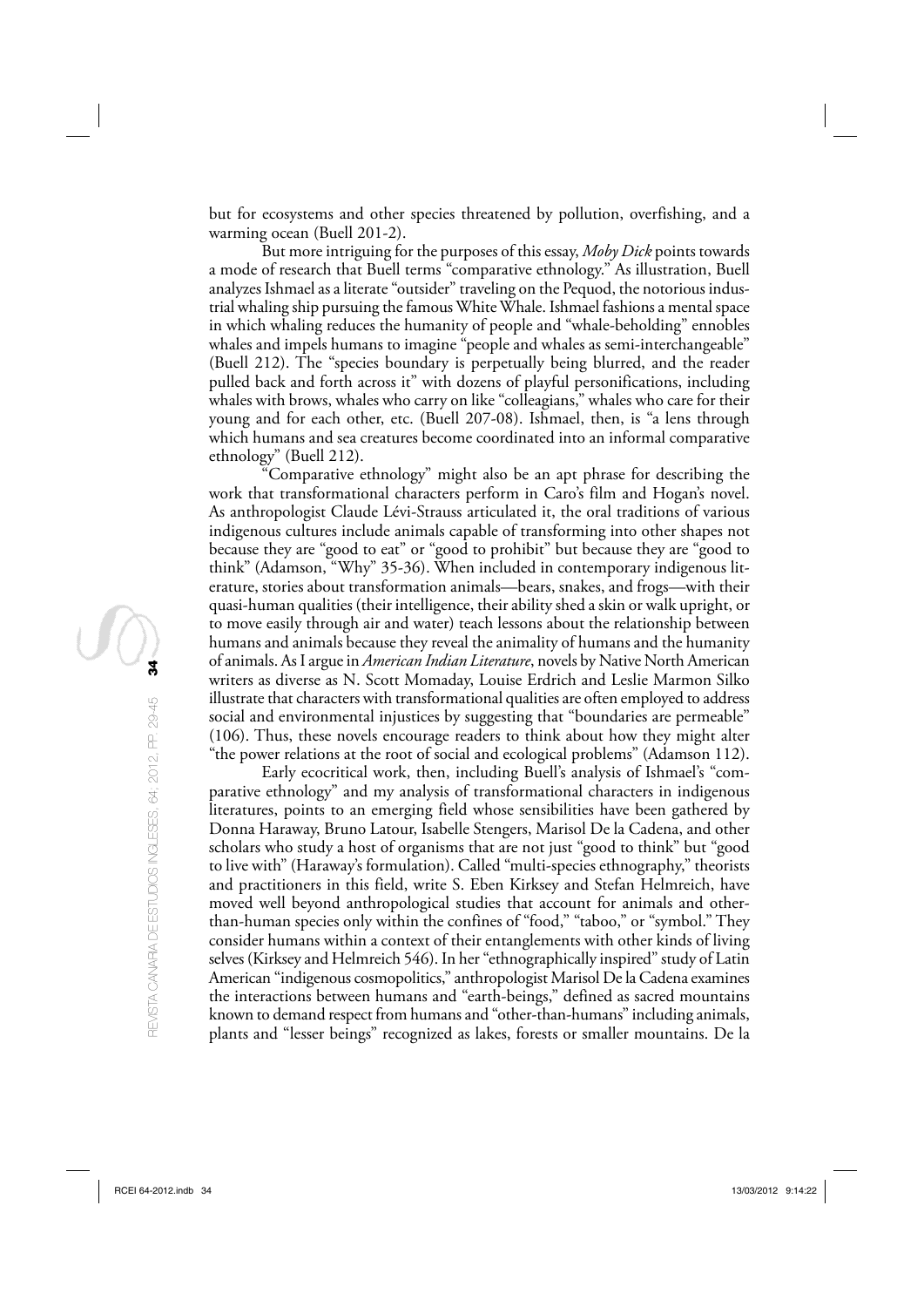Cadena draws from Isabelle Stengers' work to explicate how earth-beings are taking the stage in a political arena coming to be known as "indigenous cosmopolitics."

Stengers extracts from the word "cosmopolitan" its two constituents: cosmos and politics. "Cosmos" refers to the unknown constituted by multiple, divergent worlds and "politics" to the articulation of which "they would eventually be capable" (Stengers 995). In the Andean ethnographic record, "earth beings" with "individual physiognomies more or less known by individuals involved in interactions with them" are enlisted when their material existence and that of the worlds to which they belong is threatened by the siting of a mine, clear-cutting, pollution, erosion, over-fishing, over-hunting, etc. (De la Cadena 341-42). While these beings might be categorized as "things" or "natural resources" within Western politics or science, indigenous activists confront the monopoly of discourses that provincialize "the universe" as a world inhabited by humans who are distanced from "Nature" (De la Cadena 345). For indigenous peoples, "earth-beings" have never been separated from "nature" and have always interacted with humans. Their increasing presence on regional, national and international political and public stages, writes De la Cadena, is extraordinary only because of its recent "public visibility" (348).

Caro's film provides a wonderful illustration of how a geological formation might be recognized as an "earth-being" that could be represented ethnographically through a story or film "staged" to remind humans that "other" species are not just good to think but are entities and agents that are good "to live with" (as Haraway maintains). According to Maori legend, when Paikea arrived on the East Coast of New Zealand one thousand years ago, he had been instructed by his elders never to let the whale on which he rode touch land. But when he arrived in Aotearoa, he was too tired to swim to land, so he coaxed the whale to shore, where it died. In Ihimaera's first iteration of Paikea's story, when the whale touches the sand, it becomes "an island. You can still see it, near Whangara" (qtd. in Allen 134). In Caro's film, this rock formation, seen just off shore from Whangara, provides a visual reminder of the Maori's connection to and responsibility for the whale. The formation becomes, literally, a mnemonic for the entanglement of humans with whales and thus a kind of shorthanded "comparative ethnography."

Caro observes that she welcomed the opportunity to "work collaboratively" with Executive Producer Ihimaera and "collectively" with the villagers of Whangara who played every role in the film except those of the lead actors to portray this complex entanglement (*Behind the Scenes*). Every time the island is featured in the background of a scene, the intimate, thousand year-old relation of the Maori to the whale is reiterated. The Nagati Porou have no pre-European history of maritime whaling since their canoes were more suited to fishing than whaling. However, both before and after the arrival of Europeans, they relied on incidental captures and strandings which were considered a gift from the sea, to be used for meat, fat, oil and bone. Strandings, mnemonically represented by the island, were and still are an "occasion for awe, for sorrow (at the death of a distant relative), and ultimately a cause for elation at the bounty provided" (Cawthorne 3). The mass stranding of whales that occurs in the film, and the sorrow expressed by the villagers who play themselves is powerfully portrayed because they are not simply acting; they are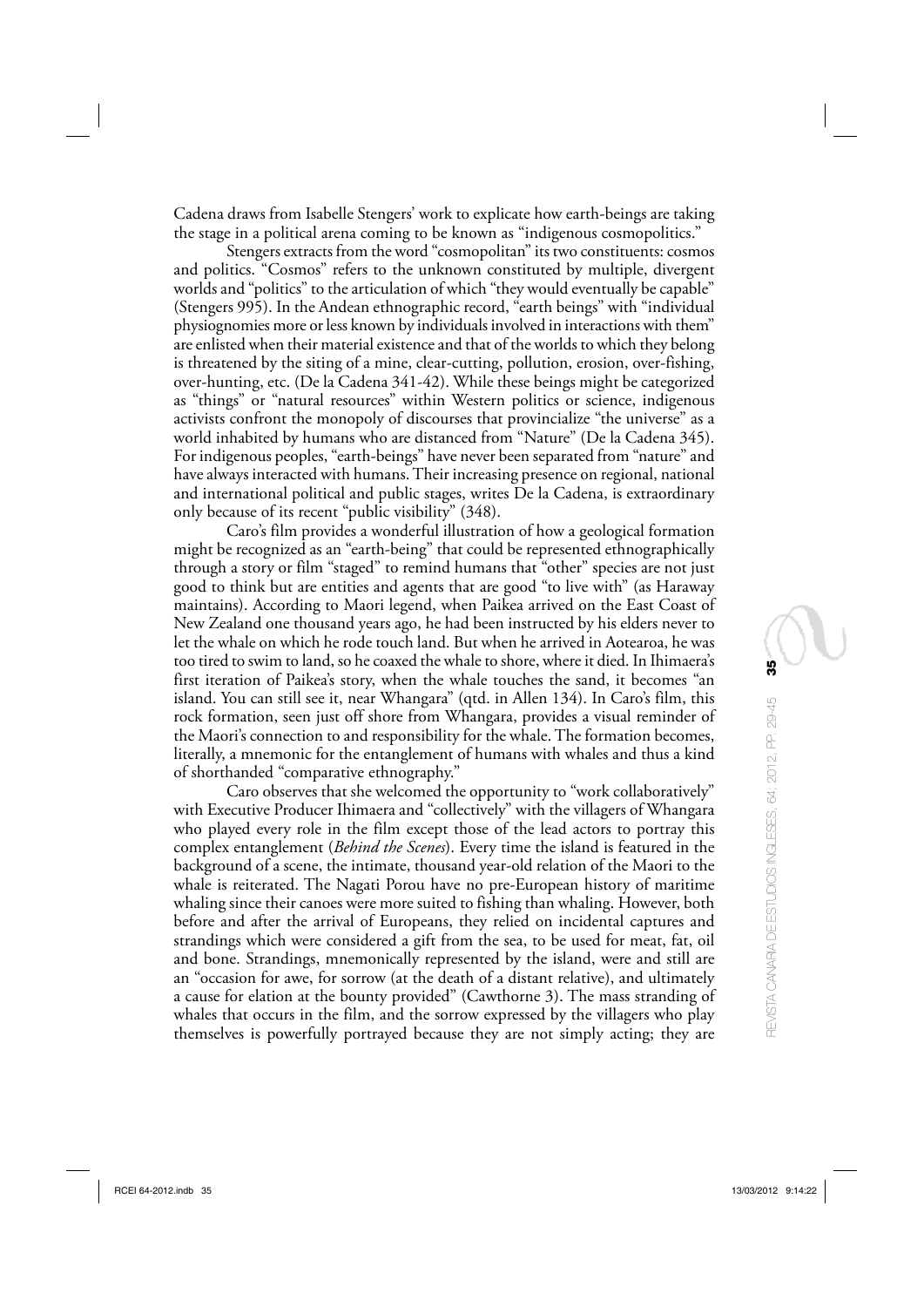"there to protect the story" (*Behind the Scenes*). The island itself is also "protecting the story" because it suggests that "living with" a particular species can take many forms, from companion species to food to ancestor, and is a responsibility to be taken seriously. In this way, the film becomes an "activist event," as Allen defines that term, that draws attention to a the political and artistic ways that the Maori are drawing connections between local issues issues and an international movement working not only for human rights but for the protection of "Mother Earth" as an entire "cosmos" of relations (UDRME, Preamble).

## THE ECOLOGICAL INDIAN AND THE EMERGENCE OF INDIGENOUS COSMOPOLITICS

Recently, Annette Kolodny has shown that indigenous peoples were actively constructing images of the "Ecological Indian" for their own ends much earlier than the 1970s date that Krech avers as the historical moment in which American Indians embraced and strategically began marshalling images of themselves in support of the environmental movement (Krech 20). Kolodny analyzes Penobscot writer Joseph Nicolar's 1897 text, *The Life and Traditions of the Red Man* to show that the Penobscots of Maine in North America understood "the political usefulness of publicly declaring themselves protectors, conservators, even kin to the worlds they hoped to save as early as the late 1700s" (Kolodny, "Rethinking" 18). For the Penobscots, the world was everywhere alive with the spiritual powers if "kinbeings" (often depicted as transformational characters). These beings taught that the "plants and animals were their helpers and companions, just as the people, in their turn, were to act as kin and companions to the living world around them" (Kolodny "Rethinking" 12). Nicolar's ethnography is not an expression of desire for a premodern past, but a manifesto declaring the Penobscot to be in active resistance to the illegal appropriations of their land and the decimation of the beings who live there. In 1823, they presented the first of many petitions to the governor of Maine documenting that "in years past the beasts of the forest, Moose and Deer, were very plenty..., [but] in consequence of the white people killing them off merely for the sake of their skins, they have now become nearly extinct" (Kolodny "Rethinking" 5). After Nicolar died, his book became the basis of a successful 1972 land claims lawsuit brought by the Penobscot's against the US government which resulted in the recovery of 300,000 acres of land for the tribe. Also, from the 1940s to the 1960s, the Penobscots staged Nicolar's book as a pageant for tourists visiting Maine (Kolodny, "Saving" 95, 96).

The Penobscot were not the only indigenous group to begin staging activist events focused on transformational animals, ancestral migrations, or relationship to "earth-beings" before the 1970s. From the 1950s to the 1970s, many North American tribal groups waged successful land claims suits which resulted in returned territories (Adamson, *American Indian Literature*, 175-176). These lawsuits were energized by the even earlier efforts of other indigenous groups around the world to organize nationally and internationally. In 1923, Haudenosaunee (Iroquois) Chief Deskaheh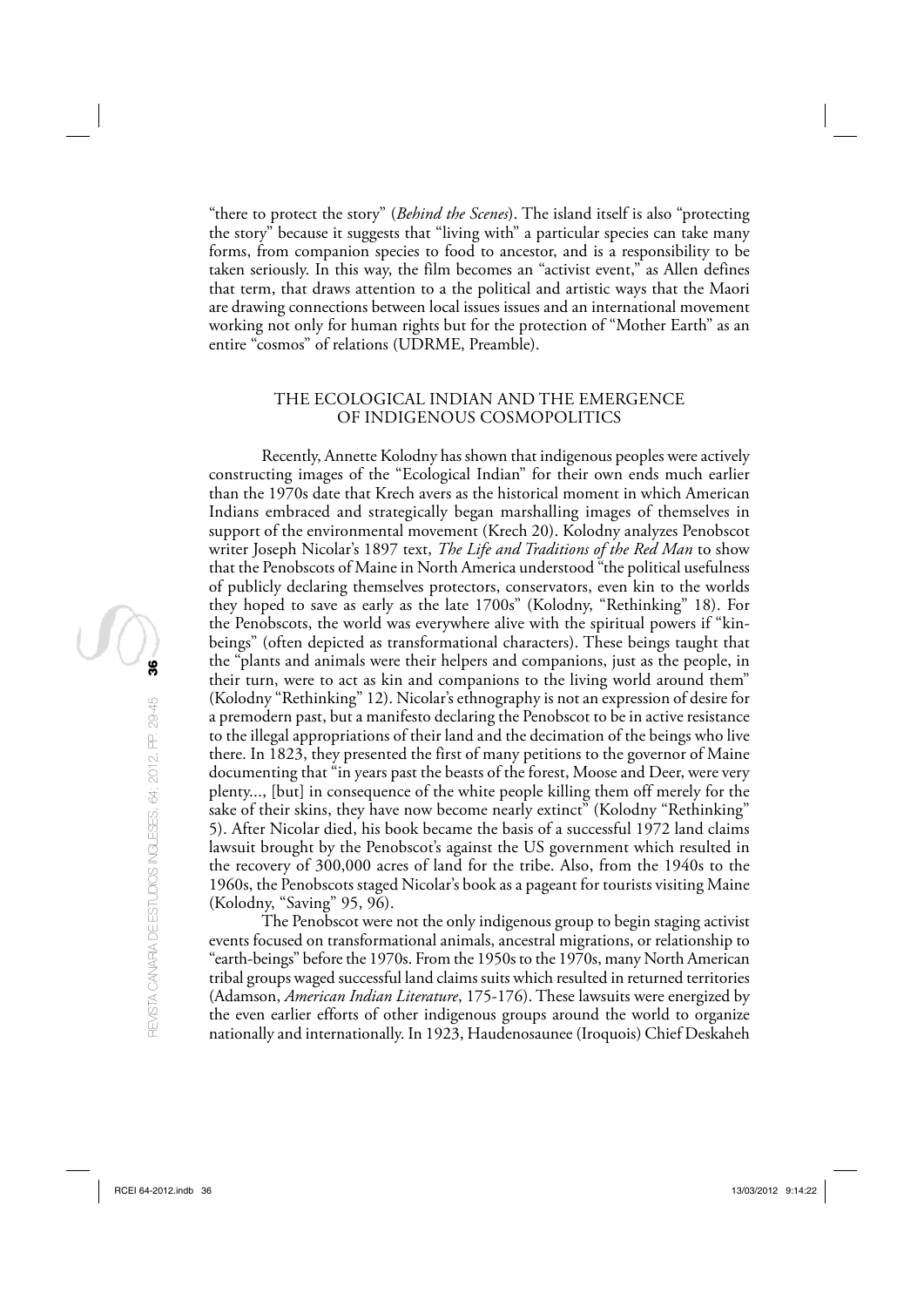travelled to Geneva to speak to the League of Nations about incidences of genocide and injustice in North America. In 1925, Maori religious leader T.W. Ratana similarly sought to protest the breaking of the Treaty of Waitangi in New Zealand, which had given the Maori ownership of their lands in 1840. Both of these leaders were turned away by the League of Nations, but indigenous groups did not cease their attempts to petition what would later become the United Nations ("About UNPFII"). Their activities led, by 1982, to the organization of the United Nations Working Group on Indigenous Populations (WGIP), and in May 2002, to the first meeting of the UN Permanent Forum on Indigenous Issues ("About UNPFII"). This organization worked concertedly toward the adoption in 2007 by the United Nations of the Declaration on the Rights of Indigenous Peoples (UNDRIP). This international legal instrument has drawn attention to the decades-long transnational activities of coalitions of indigenous and non-indigenous non-governmental organizations (NGOs) and civil society groups that have been campaigning for global recognition of indigenous cultural, legal, and environmental rights ("About UNPFII"). In 2010, drawing their authority from UNDRIP, indigenous peoples from around the globe gathered for the World People's Conference on the Rights of Mother Earth in Cochabamba, Bolivia. In the Declaration that emerged from this gathering, "Mother Earth" is recognized as an "earth-being" that is not female-gendered but, rather, the "Source of Life" (De la Cadena 335, 350). As defined by UDRME, "Source of Life" or "Mother Earth" is understood as "ecosystems, natural communities, species and all other natural entities" (UDRME, Art. 4.1).

In the nearly two centuries leading up to the UNDRIP and UDRME, many "autoethnographic" documents, summits and conferences have emerged out of the indigenous rights movement. These forms and forums, though highly syncretic, are being recognized not only by indigenous peoples themselves but by a "concert of nations" whose attention indigenous and ethnic minority groups have sought to "direct and whose judgment they [endeavor] to persuade" (Allen 197). However, establishing an "authentic indigenous identity" has not been the goal of this activism. Rather, since the 1980s, regional, national and international coalitions of indigenous peoples have consistently rejected clichéd stereotypes of "ethnic purity" or "proximity to nature" as they organize to oppose economic development models that are causing large-scale environmental degradation and displacement among the indigenous and the poor (Adamson, *American* 31-50, 128-179). Indigenous politicians and their allies have recognized that a politics based only on ethnic identity will ultimately fail, since the trade liberalization schemes linked to extractive industries, large-scale development projects and corporate capitalism and agribusiness can be a problem not just for indigenous peoples but for ethnic minorities, the poor, and for the non-indigenous. Thus, indigenous cosmopolitical organizers have moved away from debates about "identity" and towards renewed attention to achieving civil, human, and environmental rights through alliance-making and capacity-building among diverse indigenous and non-indigenous groups who are working together to achieve adoption of international legal instruments or passage of national or regional legislation protecting civil and human rights and the rights of "Mother Earth."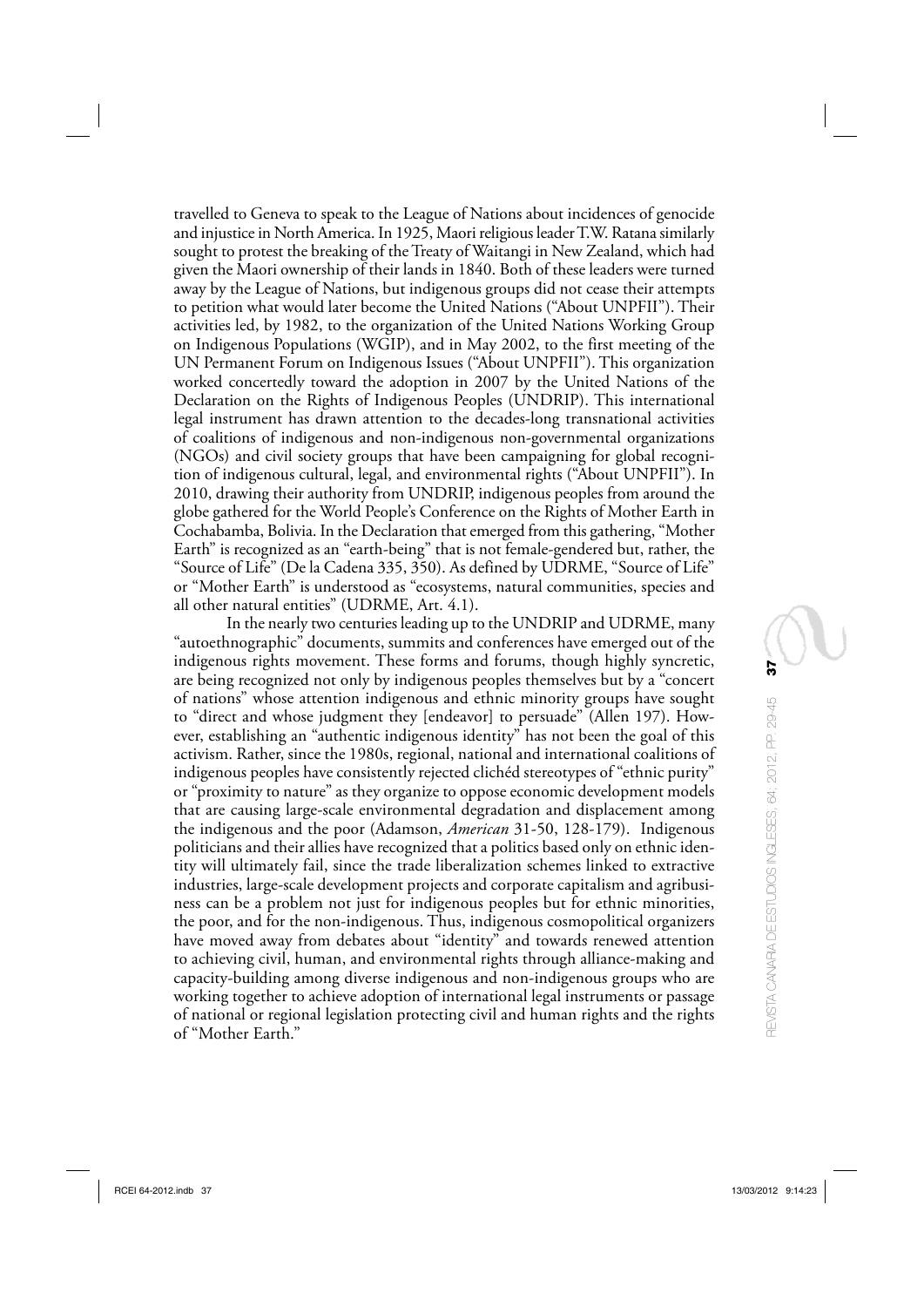#### REBUILDING THE ANCESTOR AS ACTIVIST EVENT

Ihimaera recalls that he wrote his first story about the whale rider for his own twelve year old daughter to encourage the idea that new generations of Maori people do indeed possess the ability to interpret or reinterpret Maori tradition in contemporary times (*Behind the Scenes*). While living in New York, he looked out his high-rise window and saw, to his amazement, a whale swimming up the Hudson River. This inspired him to write the story of Paikea, but with a twist that is dramatically portrayed in Caro's film. After the death of his wife and baby son, main character Porourangi goes against tradition and names his surviving twin daughter, "Paikea," after the boy whale rider who links the Ngati Porou to the whales that taught them to navigate the Pacific and became the inspiration for the canoes that allowed them to engage in coastal fishing and an occasional whale hunt (Cawthorn 2). Porourangi is hurt by his father's insistence that he marry immediately after his wife's death so that he can produce a male heir. He decides to move to Germany where he can grieve in peace and exhibit his celebrated wood carvings in European art galleries. He leaves Paikea in Whangara to be raised by her grandmother, Nanny Flowers, and her grandfather, Koro Apirana.

Koro believes that tradition dictates that the leader of the Ngate Porou must be a male. He is alarmed that so many young men in the village are engaged in drug and gang activity. He hopes to stem these trends by gathering them in the meeting house and teaching them more about their traditions as he tries to identify who among them should be the next leader. He excludes Pai from his school because she is a girl. However, she takes her future into her own hands by enlisting the aid of her uncle, who secretly teaches her to fight like a warrior, just as Koro is teaching these lessons to the young men. When her grandfather finds out about this breach in tradition, he is enraged. He loses himself in despair when none of the boys prove worthy of the title "koro," or leader. Later, when a pod of whales strand themselves on the beach, Koro believes it is because the people/ancestors/whales have no leader. He admonishes Pai against touching the distressed and dying creatures. But when Koro walks away, Pai lovingly strokes the largest whale's barnacled body and climbs onto its back. Coaxing it to lift itself, she leads the surviving members of the pod back to the ocean and remains on the whale's back as it dives beneath the ocean.

By filming Pai descending under the water, Caro and Executive Producer Ihimaera accomplish two things. Because Pai is a girl, they open stereotypical notions of the "Ecological Indian" and indigenous "tradition" to question. From what time period must legitimate tradition come? Can leadership traditions that no longer make sense in modern contexts change, be adapted or even improved? By showing Pai descending under the water, Caro and Ihimaera also imply that Pai may be a transformational being who illustrates that "boundaries are permeable" and power relations at the root of social and ecological problems can be altered (Adamson *American Indian Literature* 106, 112). This scene also blurs the boundaries between human and animal and engage in a kind of multi-species ethnography, to use the language of Kirksey and Helmreich, that does not seek to "give voice, agency or subjectivity to the nonhuman—to recognize them as other, visible in their differ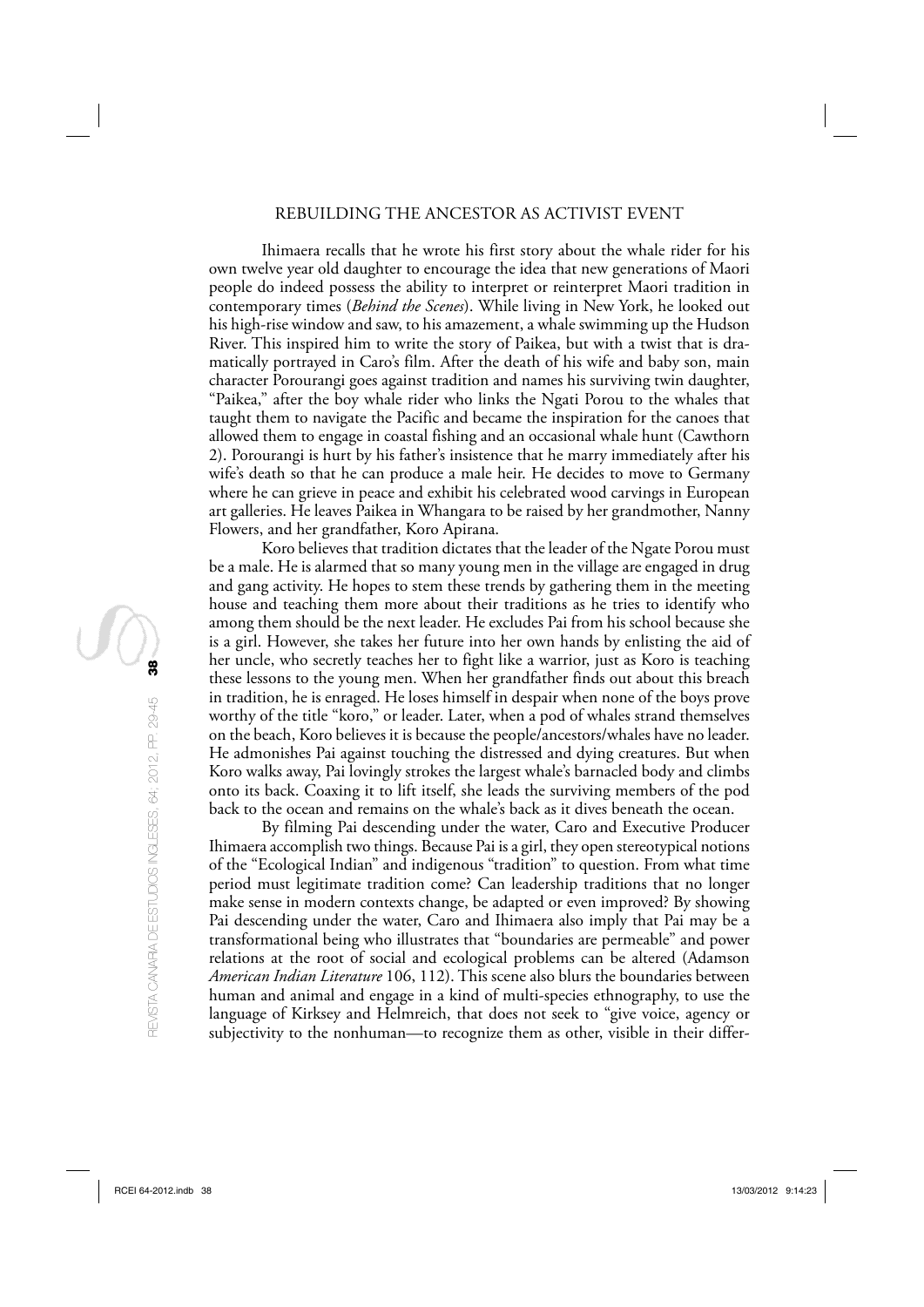ence" but to advocate a radical rethinking of categories of analysis "as they pertain to all beings" (Kirksey and Helmreich 562-563). Caro and Ihimaera are calling upon the audience not only to rethink indigenous traditions but Linnaean classifications of genus, family, order, class, phylum, kingdom, and domain as these supposedly "natural" categories delineate the differences between male and female and human and "other-than-human." Pai's possible transformational qualities question the a hidden ontology which makes "the human" the central reference in any study of "multiple species" and calls upon the audience to rethink all categories in the cosmos including the "natural" ones.

When Pai survives and returns, Koro realizes she is a leader for new times. The film ends as he joins her for a celebratory voyage in Porounga's beautifully finished and feathered waka which "builds the ancestor" as it literally represents a multi-species ethnography. The voyage is an "activist event" that illustrates a powerful "grandparent-grandchild bond" that has become emblematic in Maori cultural productions of a Maori political renaissance in Aotearoa. As Allen explains, representations of this bond have been "mobilized as a symbol of unity and political power" that has worked to restore Maori pride in their artistry and cultural heritage and assert their legal and political claims to illegally appropriated Maori lands and natural resources (128-130). This bond is strongly represented as Porourangi and a full complement of traditionally-dressed Maori paddlers launch the waka with Paikea and her grandfather sitting in the position where the original whale rider would have sat on the back of a whale. The waka itself is built by a team of traditional Moari wood carvers and Hollywood production crew members (*Te Waka*). Together, they articulate the multi-species genealogy of the Maori cosmos on the hull. Father Sky and Mother Earth are carved on either side and a carving of Paikea sits on the bow. The vessel itself represents the body of the whale. The generations of men and women, in all their modern diversity, are carved along the length of both sides of the canoe. As the waka cuts through the water, humans and figures of Maori gods and ancestor are literally and symbolically interacting with multiple species living in the ocean.

On the beach, a group of multiracial, international people, including Porourangi's pregnant German wife, can be seen cheering and chanting. This group could be seen to represent over 200 years of activism and collaboration among multiracial groups working for regional, national and international civil, legal and policy protections not only for threatened groups of people, but for multiple species functioning together in a complex cosmos of relations. Porourangi's children, one unborn and one in the waka, "rebuild the ancestor" as they reclaim a community's "significant past" as well as "its significant present and possible future" (Allen 147). The waka, in the context of this last scene, reinterprets and resignifies indigenous genealogies and traditions in the context of complex contemporary realities among indigenous, ethnic minority, civil society groups and artistic/cultural producers who are working in coalition to claim the "cosmos" as a dynamic space that includes humans and the whole community of beings that exists in the world. Porourangi's German wife illustrate how people from around the world, not just indigenous people, are coming together to imagine a politics built not on clichéd notions of the Ecological Indian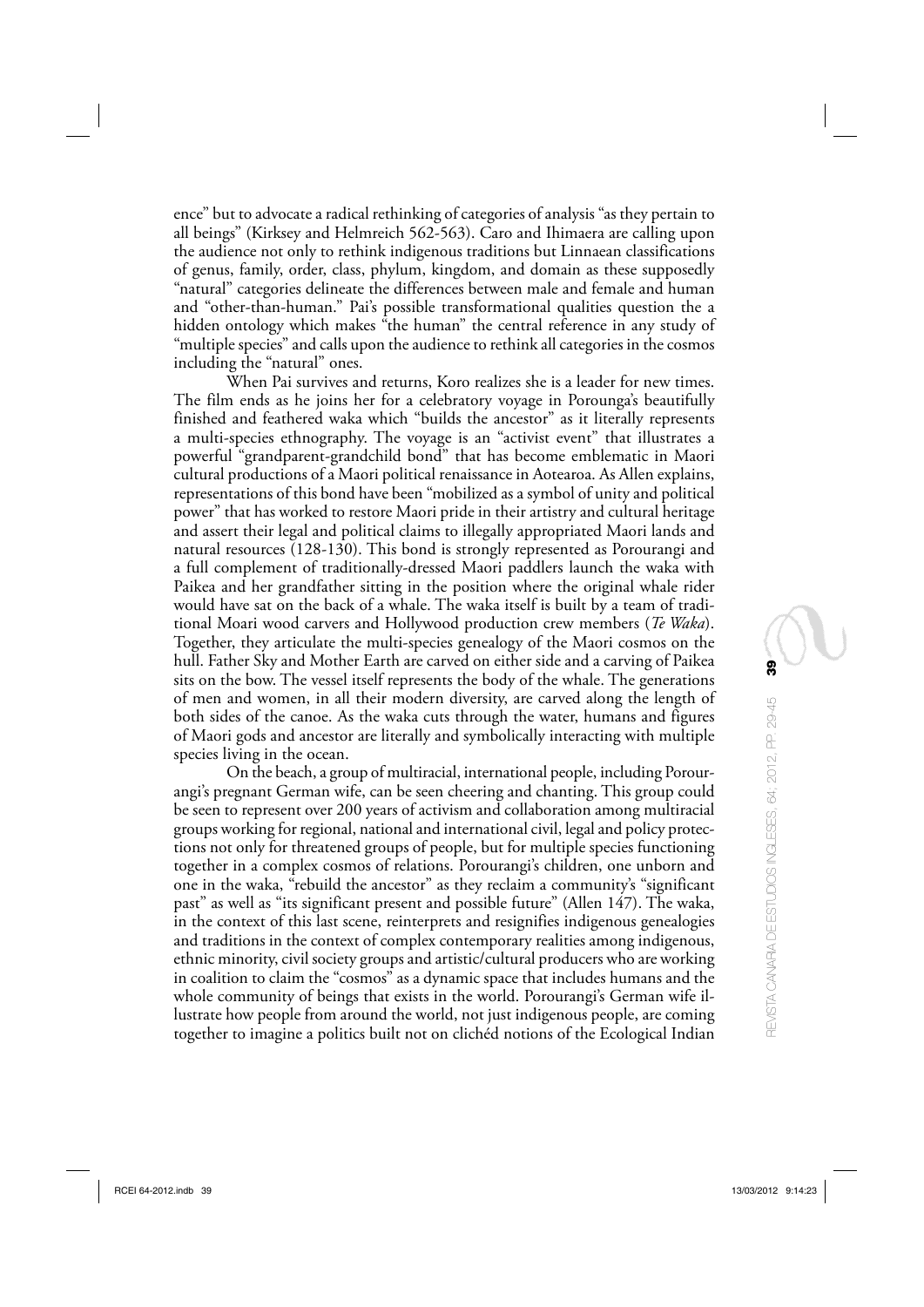but upon regional, national and international laws and policies seeking the "recovery, revalidation, and strengthening of indigenous cosmovisions" (UDRME, Preamble).

## TRANSFORMATIONAL ANIMALS AND SENTIENT EARTH-BEINGS

Multi-species ethnography calls upon humans to radically rethink categories of analysis as they pertain to life at multiple scales. Linda Hogan, a passionate whale activist who was invited by seven Makah women elders to join them in a collaboration that would "revision" Makah relationship to the whale, wrote *People of the Whale*, as a part of that project.<sup>3</sup> She creates Marco, a human/whale being, to represents the relationship between humans and other-than-humans as she calls upon readers to become more aware of evolutionary worlds that exist outside the "measured time" of a single human life (Hogan 17). Hogan represents evolutionary time with the "old intelligence" of a whale's eye set in a "body covered with barnacle life and sea creatures" that is conceptualized as a "planet in its universe" (267). The whale's eye calls upon readers to engage in a comparative ethnography that reveals the ways in which multiple species conduct their interrelational lives. The novel shows that for many indigenous peoples, these worlds have never ceased to exist. The whale's "old intelligence" also helps to explain why the Cochabamba delegates call upon the world to grant all species the "right" to the "time and space" necessary for regeneration of "biocapacity" and "vital cycles" (UDRME, Preamble).

In order to illustrate the concepts of evolutionary time and imperceptible threats to the earth's "vital cycles," Hogan creates a multi-species ethnography in which two human characters, Thomas and Ruth, act in relationship to their child, Marco, who is represented as a transformational being. Thomas is a Vietnam War veteran and the grandson of the A'atsika people's most famed traditional whaler, Whiti. Thomas' story illustrates how modern indigenous communities must deal with complicated social and economic issues that challenge their relationship to environmentalism. Before he is born, the forests are clear cut and the whales have been over-hunted. The resulting high unemployment at Dark River and lack of economic opportunity compels Thomas, newly married to his childhood sweetheart Ruth, to follow his best friend Dwight to the U.S. army recruitment office and sign up to serve in the Vietnam War. In the jungles of Vietnam, and later, Cambodia, Thomas is ordered to burn the rice paddies of the local indigenous peoples, the Muong. When the fields will not ignite in the dense humidity, Thomas and his unit are ordered to contaminate the fields with chemicals. Hogan writes, "In his world,

<sup>&</sup>lt;sup>3</sup> Hogan and her friend, naturalist and writer Brenda Peterson, along with oceanographer, Jean Michel Cousteau, visited the Makah village in the years before the now infamous whale hunt. In turn, the Makah women were invited to go with Hogan, Peterson and Cousteau on a National Geographic mission to trace the migration routes of gray whales from Baja, Mexico, to the Artic. These collaborations are documented in Peterson and Hogan's *Sightings* .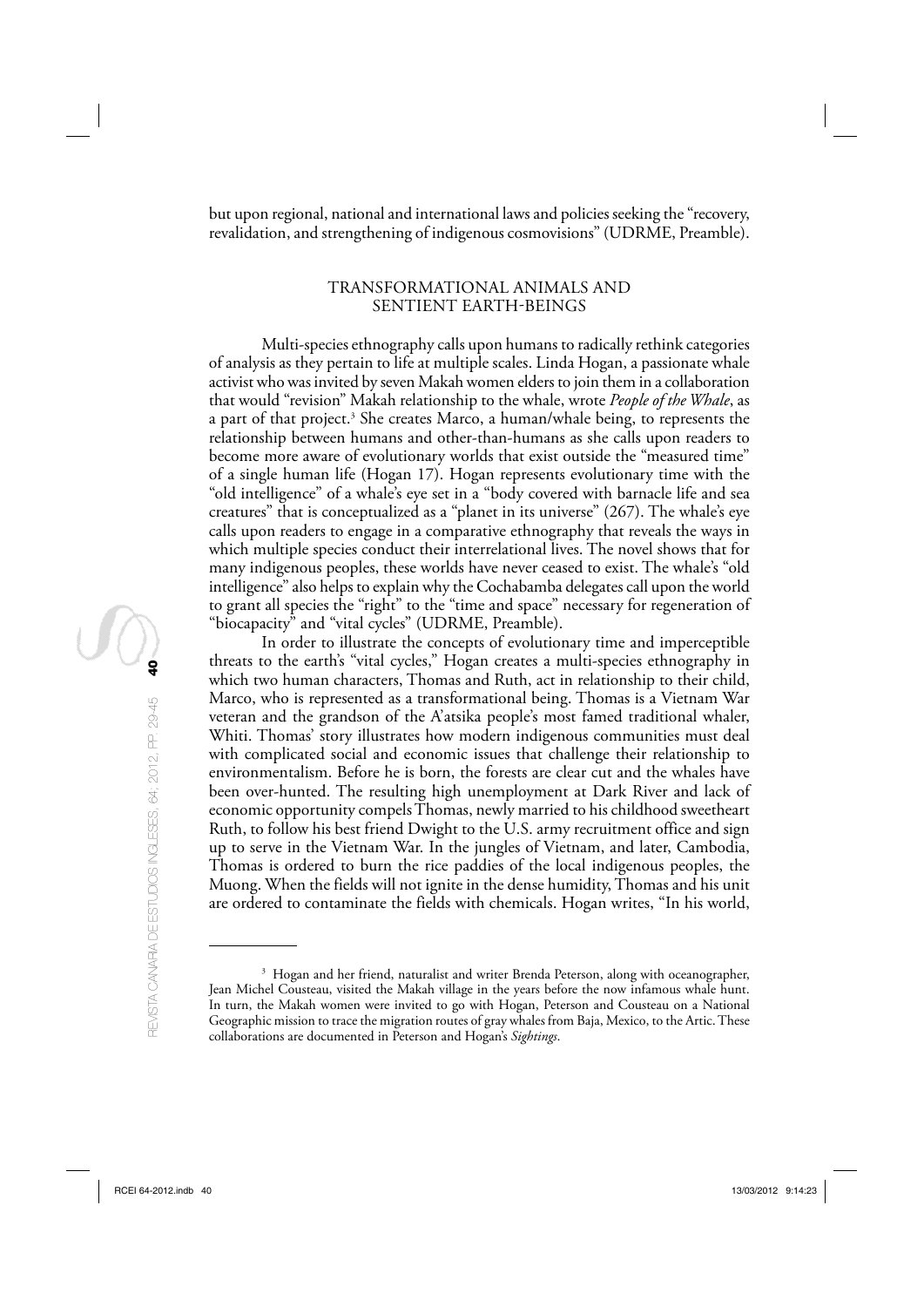his old world, these things were not done, but now he knew worlds overlapped, many of them, as if they were transparent pages in a book" (Hogan 166). Thomas' cultural world, which is shaped by A'atsika values and reverence for living organisms, overlaps with a modern political world in which crimes take place at both the micro- and macro-scopic scales.

Here, Hogan employs toxins, which operate at levels invisible to the human eye, to suggest comparative multi-species ethnographies operating at multiple scales. The deliberate contamination of rice paddies indicates that Hogan is concerned about how the world's indigenous, minority, ethnic and poor communities are affected by toxins, released in wars or in agricultural practices, that transgress the boundaries of human and other-than-human bodies at microscopic, imperceptible levels that nevertheless have implications for the continued survival of all life on earth. Although he has no formal education, Thomas' A'atsika up-bringing has made him aware that his participation, voluntary or involuntary, in the release of toxins has ethical and moral implications for the socionatural worlds crucial to the survival of both humans and other-than-humans living side by side in a state of interdependence.

Ashamed of his wartime crimes, and after many years away from Dark River, Thomas cannot bring himself to return to Ruth or Marco, the son born shortly after he left for Viet Nam.4 Instead, he takes up residence in San Francisco. When he does finally return home, it is to join Dwight on the whale hunt. Dwight, also a Vietnam veteran, has become a powerful man and successfully persuades the A'atsika tribal council that the village should reclaim their "tradition" by reestablishing the practice of "cultural whaling." Dwight argues that the hunt will renew the tribe culturally and economically after years of disastrously high rates of unemployment, poverty, alcoholism, domestic violence and drug abuse exacerbated by the economic pressures caused when the tribe voluntarily agreed to stop hunting whales in 1946. However, Dwight fails to base his petition on a complete cultural history of the A'atsika. As feminist ecocritic Greta Gaard explains, in pre-1800s Makah society, only elite, wealthy males, who inherited their status, were allowed to be whale hunters (Gaard 5). Dwight's petition purposely equates A'atsika cultural identity with only the most famous practice of the tribe's elite, upper-class male ancestors. Thus, Hogan uses the character of Dwight to acknowledge "indigenous complicity in environmental destruction" and avoid "any suggestion that the local people necessarily have exclusive access to nature" (Steinwand 187).

Thomas' estranged wife, Ruth, and a group of women elders oppose the whale hunt. They insist that the A'atsika no longer need whale meat to survive and gray whales are not numerous enough to be hunted regularly (Hogan 70). They have also discovered that Dwight is motivated by potential business deals with industrial whaling nations, including Japan and Norway, which are advancing him under-the-

<sup>&</sup>lt;sup>4</sup> In the novel, Thomas deserts the US army and spends many years living with a Muong wife and daughter in Cambodia. Because of space, this essay will not address those years.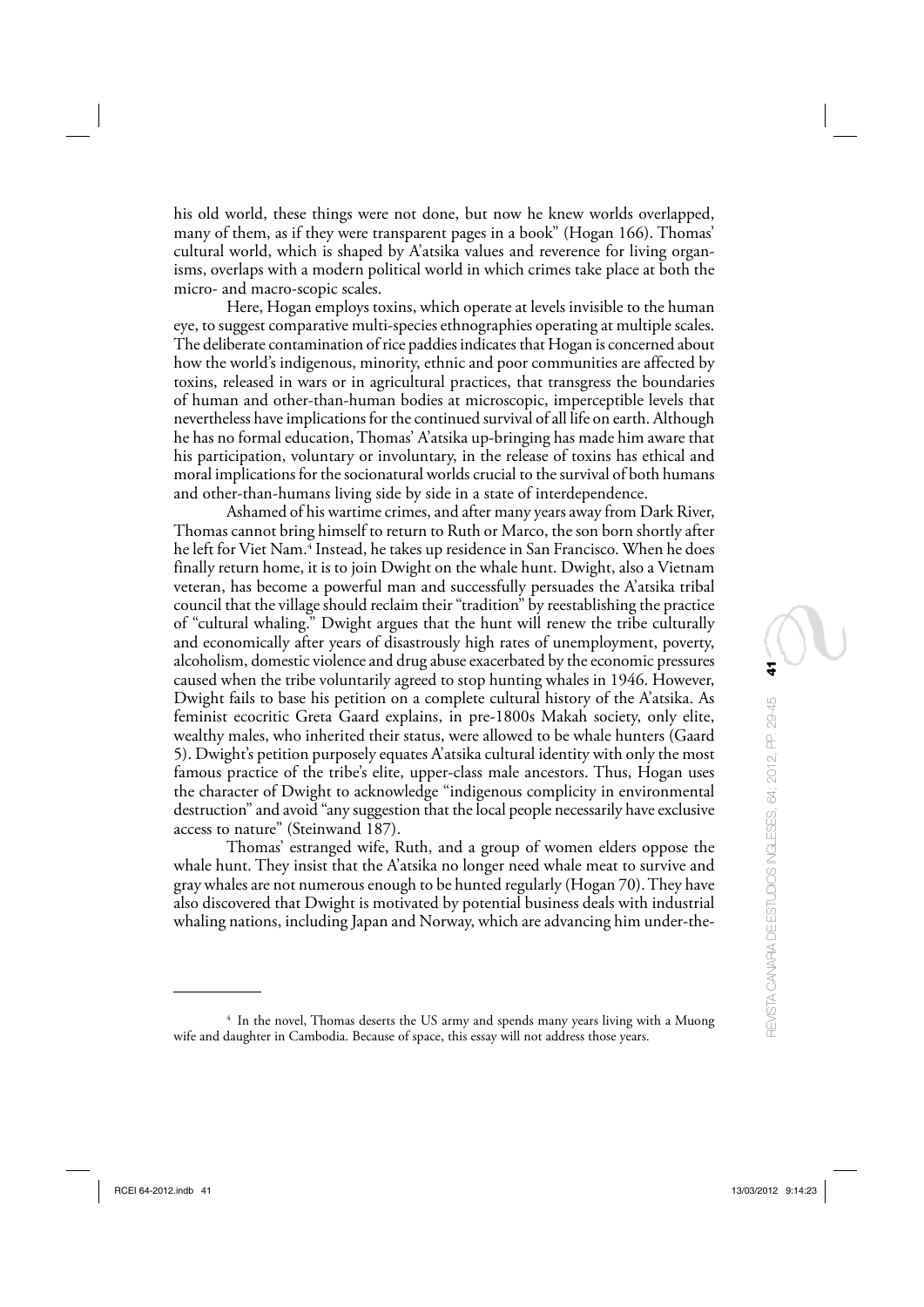table bribes he is using to pay for a new addition to his house (Hogan 68, 69). 5 On the day Marco paddles the lead canoe out to the ocean in search of a whale, they stand on the beach to demonstrate their opposition to the notion of a "cultural hunt."

Ruth's son, Marco, has been charged by the elders to follow A'atsika traditions in determining whether or not any given whale should be hunted or not. When a young, inquisitive gray whale playfully swims up to the side of the canoe and greets the men, Marco commands the whalers not to kill the juvenile but his orders are ignored. The already drunken crew fire shots from high powered rifles and in the chaos that follows, Marco disappears under the bloody water along with the dying whale. Because his body is never found, Hogan implies that he may be an earthbeing, capable of living on. Later Thomas, Marco's father, who fired the first shot, acknowledges the part he played in the disappearance of his son and the death of the young whale. He thinks about all the whales he has seen over the course of his lifetime. They are covered with barnacles and other sea life. This suggests that whales are not single creatures but a cosmos of life. In killing a whale or a person, Thomas concludes, humans kill "a planet in its universe" (Hogan 267).

After the disastrous hunt, Thomas is so sorrowful and ashamed that he moves across the bay to live with the elders. He spends hours in the ocean, learning to swim and regulate his breath, just as a whale regulates its oxygen when it dives beneath the sea and just as Marco did while Thomas was away in Vietnam. This suggests that Thomas is consciously thinking about his relationship to whale as planet/cosmos. According to De la Cadena, when contemporary indigenous people or politicians put earth-beings at the center of their actions, they see these creatures not as proposals for what "is" or "what ought to be." Rather, earth-beings provoke thought, or to use Isabelle Stengers' terms, they "slow down reasoning" and create an opportunity to arouse a slightly different awareness of the problems and situations under analysis (Stengers qtd. in De la Cadena 360-61). Thomas' long dives invite readers to "slow down reasoning" and to see the world not as "universe" (singular) but as a cosmos of worlds teeming with life spanning multiple scales from the molecules of oxygen Thomas must control to stay under the water to the pulmonary system he must expand to stay alive. Like the body of a whale or any living creature, Thomas' body is also a "planet in its universe" (Hogan 267).

While thinking and breathing like a whale, Thomas slows down reasoning and comes to understand how his blind faith in traditions that he had not really understood when he left for Vietnam—nationalism, patriotism, patriarchy—"had led him to crimes" (Hogan 95). Yet, there are crimes taking place at a much larger scale—war, deforestation, extractive industries that are destroying socionatural relationships between humans and other beings. Thomas ' experiences set human-

<sup>5</sup> Traditional Makah elders who opposed the 1999 hunt discovered that whaling nations like Japan, Norway, and Russia were supporting and encouraging Makah whalers to set a precedent for "cultural whaling," since this new International Whaling Commission category would then open the way for those countries to file similar petitions (Gaard 23, n. 3; Peterson and Hogan 107-08, 143).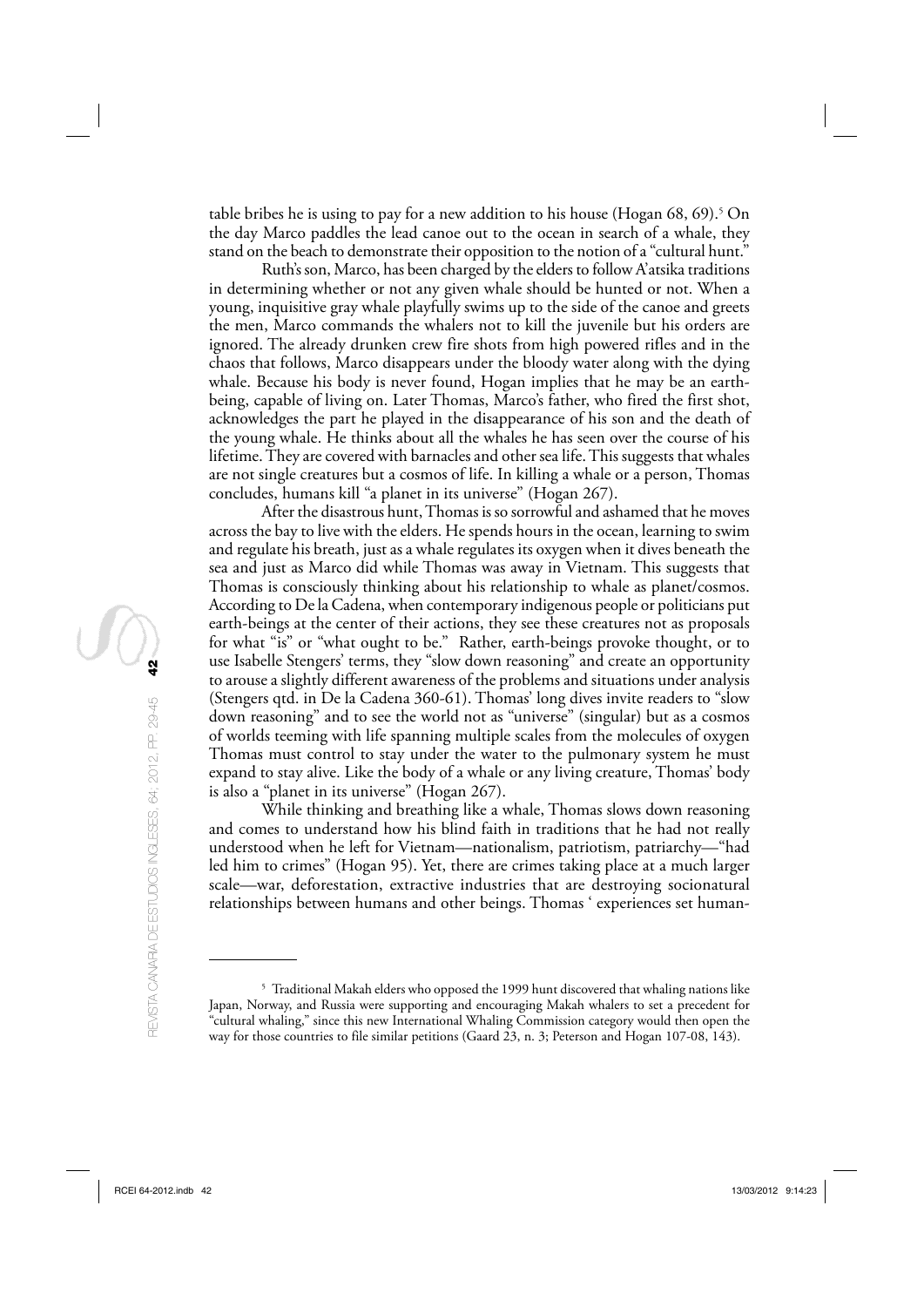multi-species relationship not in the context of a single "universe" described by Western science as the separation of the "Human" from "Nature" but in a context that contemporary indigenous activists and multi-species ethnographers are describing as a "pluriverse" that does not separate human or "other-than-human beings and the worlds in which they [exist]" (De la Cadena 345). Hogan illustrates the possibility for rethinking human relationship to the pluriverse by showing Thomas moving away from a position supportive of Dwight. Near the end of the novel, Ruth sees Thomas visibly "transformed" from lifeless war veteran to caring member of the whale clan (Hogan 238). This suggest that Hogan holds out hope, to use the words of the UDRME, that humans might rediscover and move to protect not individual charismatic megafauna but an entire cosmos imagined as a "living being with whom [humans] have an indivisible and interdependent relationship" (UDRME, Art. 2).

#### A COSMOPOLITICAL PLURIVERSE

Caro and Ihimaera and Hogan create human/whale children that provoke a kind of thinking that might enable humans to undo, or more accurately, unlearn, classificatory social and scientific systems that have separated male from female and human from nature. These children suggest that contemporary people may indeed have something to learn from stories about transformational characters who suggest worlds of multi-species relationships. Ruth prays to earth beings, but she is also a single woman who must provide for herself through her salmon fishing operation. Her need to sustain herself financially illustrates that allowing earth-beings to count in politics does not remove all proposals for economic growth and development from the negotiating table. People—indigenous or not, can still side with a mine or dam, operate a fishing or agricultural business, and chose jobs or money, depending on local needs.

However, Ruth has observed for herself that there are fewer salmon in the ocean (Hogan 70). She sees that her people will need to imagine new ways to support themselves economically in the future. As she and her fellow A'atsika elders "slow down reasoning," they imagine how they might advocate, as did the Makah women activists upon which their characters are based, the development of a whale watching enterprise that will provide jobs that flow "from the same past of whale hunting" but which are adapting pre-modern traditions to a "new and environmentally fragile world" (Peterson and Hogan 165). After the 1999 whale hunt, the Makah women elders entered into coalition with their Quileute neighbors to the north and began meeting together with the goal of taking both human economic and whale ecological health into account. *New York Times* writer William Yardley has reported that in North America, one of the forms this re-visioned relationship to the whale has taken is the revival of "paddling" or rowing traditional cedar canoes. Since 1998, tribes scattered across coastal regions of Washington State and British Columbia have paddled traditionally designed cedar canoes "as many as 40 miles a day, sometimes more, over two or three weeks, camping at a series of reservations until they converge at the home of a host tribe" (Yardley A9). There, a host tribe welcomes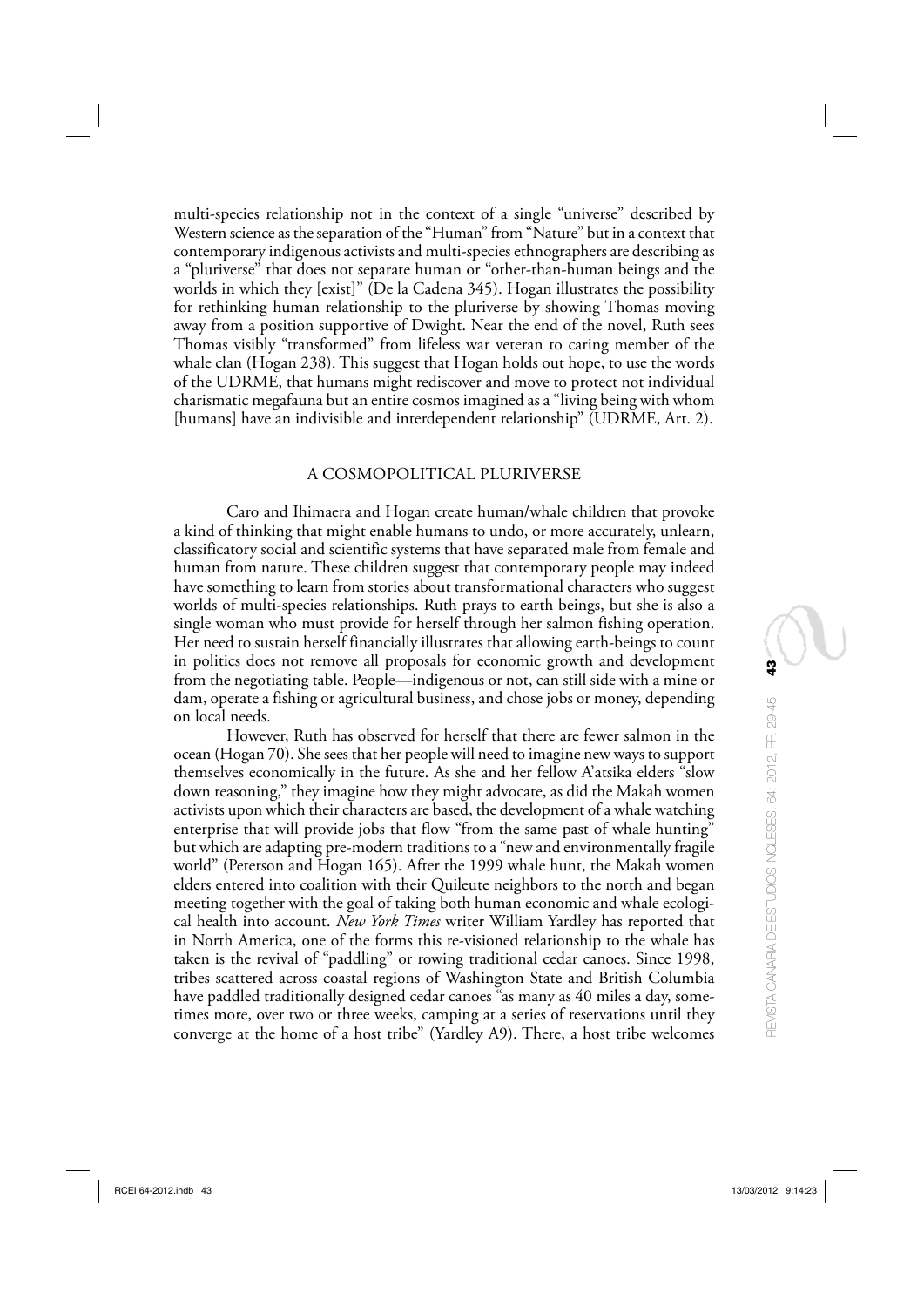several thousand people for a week of traditional dancing, singing and celebration staged to "recapture cultural, linguistic and intertribal connections" nearly lost after European settlers and more recently substance abuse and suicide have threatened their survival and continuance as distinct tribal groups (Yarkley A9). Funded by several new tribal enterprises, including casinos, and a small but growing industry that feeds tourists fresh fish and locally-made beers and wines, this re-commenced traditional practice began after an elder studied traditional "seagoing canoes in museum exhibits and even those on display in a Seattle restaurant, because none were left in their village" (Yardley A9).

The tradition of paddling has also been revived among Austronesian-speaking people throughout the Pacific, including the Maori. Just as elders in the American Northwest had to find and study canoes archived in museums because they no longer had any of their own, the Ngati Porou of Whangara did not possess a waka because they are very expensive to build (*Te Waka*). For this reason, the waka in Caro's film, a fully functioning ceremonial canoe, is given to the people of Whangara after the film wraps as a gift that will allow them to "rebuild the ancestor." The last scene of the film, Pai and Koro sit in a vessel that represents a true collaboration between the villagers of Whangara and a Hollywood film crew. This is an "event" that brings an indigenous group into coalition with non-indigenous people and suggests something that goes far beyond the "tactical essentialism" described by Krech. Ihimaera, Caro and Hogan are employing film and literature to urge audiences and readers to re-vision the planet as a cosmos of multi-species communities existing in intimate, entangled relations.

# WORKS CITED

- "About UNPFII and a Brief History of Indigenous Peoples and the International System." *The United Nations Permanent Forum on Indigenous Issues*. 2006. 17 Aug. 2009 <http://www.un.org/ esa/socdev/unpfii/en/history.html>.
- Adamson, Joni. *American Indian Literature, Environmental Justice, and Ecocriticism: The Middle Place*. Tucson: U of Arizona P, 2001.
	- —— "Why Bears Are Good to Think and Theory Doesn't Have to Be Another Form of Murder: Transformation and Oral Tradition in Louise Erdrich's *Tracks*." *Studies in American Indian Literatures* 4.1 (Spring 1992): 28-48.
- Allen, Chadwick. *Blood Narrative: Indigenous Identity in American Indian and Maori Literary and Activist Texts* . Durham: Duke UP, 2002.
- *Behind the Scenes of* Whale Rider. Dir. Jonathan Brough. Special Feature. *Whale Rider* . New Market Films, 2002.
- Buell, Lawrence. *The Future of Environmental Criticism: Environmental Crisis and Literary Imagination*. London: Blackwell, 2005.
- —— *Writing for an Endangered World: Literature, Culture, and Environment in the U.S. and Beyond*. Cambridge: Harvard UP, 2001.